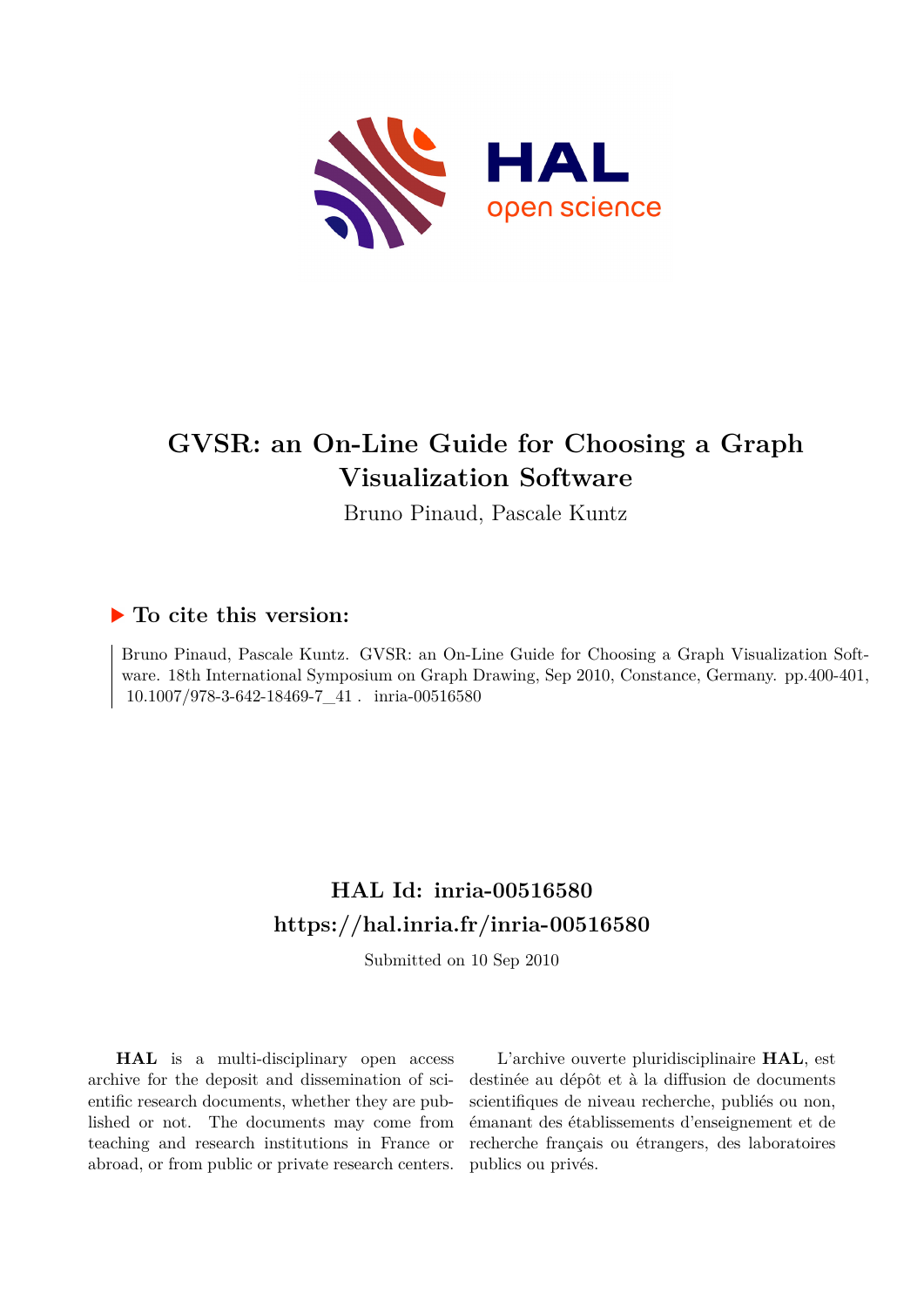## GVSR: an On-Line Guide for Choosing a Graph Visualization Software

Bruno Pinaud<sup>1</sup> and Pascale Kuntz<sup>2</sup>

<sup>1</sup> Bordeaux I Univ., CNRS UMR 5800 LaBRI, INRIA Bordeaux Sud-Ouest (Gravité), France bruno.pinaud@labri.fr <sup>2</sup> CNRS UMR 6241 LINA, site école polytechnique de l'université de Nantes, France

pascale.kuntz@univ-nantes.fr

Abstract. It is easy to find graph visualization applications for all sorts of uses. However, choosing an appropriate application may be difficult. This poster presents a website (http://gvsr.polytech.univ-nantes.fr/) built to help users to choose a program adapted to their problems. So far, this site references eighty programs and aims at helping users both in their choices and in comparing the programs. The site is also designed as a tool repository helping the community to access and compare the available tools, and benchmark new techniques and algorithms.

Keywords: Graph Visualization Software, On-Line Repository

#### 1 Introduction

The profusion of available graph visualization applications may even confuse an expert in this field. Some programs have been developed in close partnership with the scientific community (Pajek, Cytoscape), others are purely commercial, or some are general graph manipulation and visualization software (Tulip). Generally speaking, the choice of a program well-adapted to both the data and the methodology is difficult. Some books can be used as guides [1, 2], and several websites present lists of programs [3, 4]. However, those websites plainly list the existing software, or make them accessible through snapshots. Consequently much effort is required to compare the various programs before choosing the best one for the problem considered.

Those observations led us to develop GVSR (http://gvsr.polytech.univnantes.fr). Its added value is to offer users query about existing software based on commonly used criteria such as scalability, implementation issues or type of uses. Our objectives are to facilitate the users' choices and to compare programs with common criteria. The website also presents the programs with a uniform text-based description. This site keeps evolving and so far contains eighty various software descriptions. In addition, the site allows users to propose new programs by simply completing an enclosed form. The site is also designed as a tool repository helping the user to access and compare the available Graph Visualization tools, and benchmark new techniques and algorithms. The whole community can benefit from the ability to reproduce published results, and from comprehensive comparisons with previous work. Thus, GVSR can be seen as a contribution to improving both the accessibility and quality of graph visualization tools.